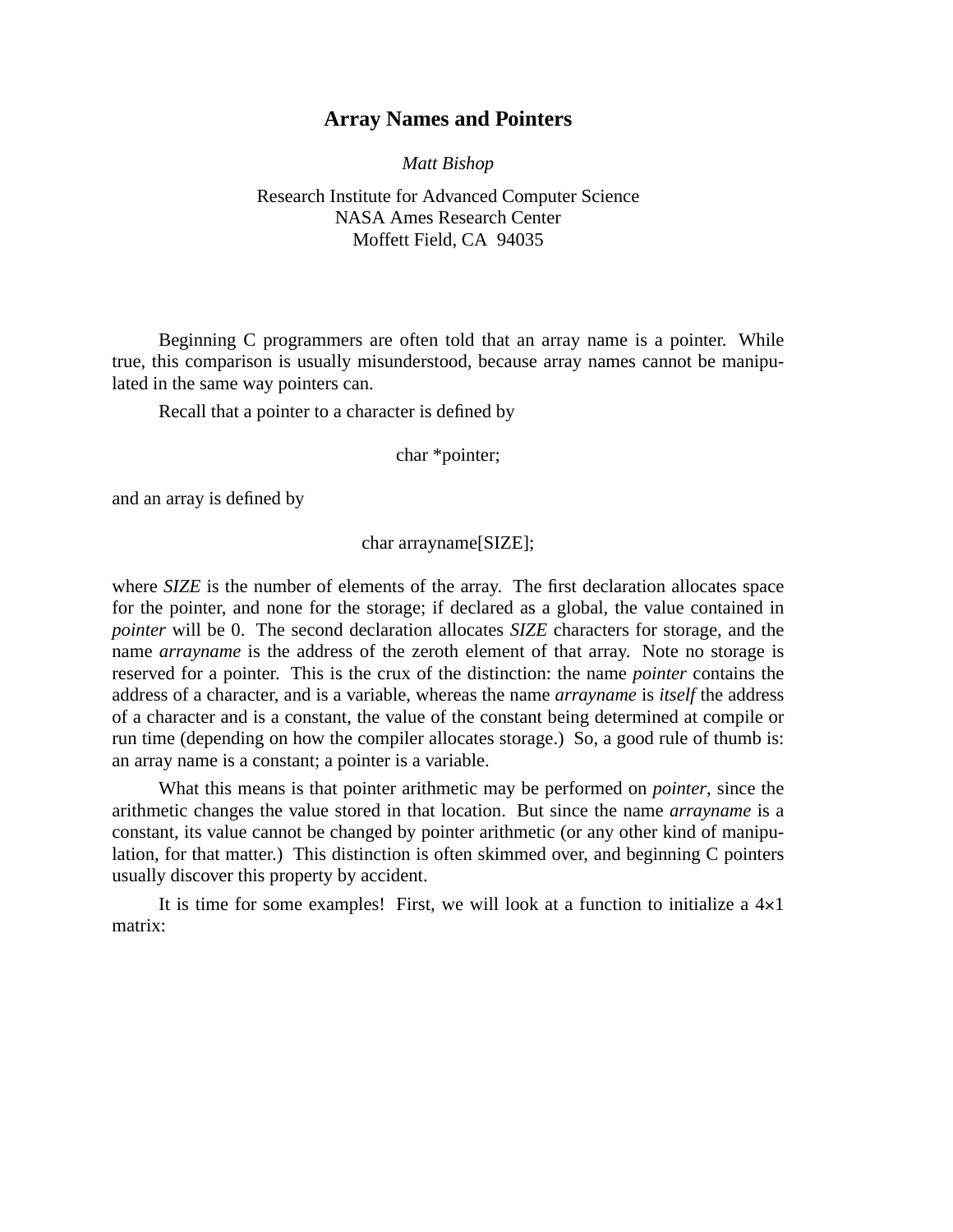```
1 /∗ this is part of a larger program in file x.c... ∗/
 2
 3 float vector[4]; /∗ the matrix ∗/
 4
 5 vecinit()
 \begin{matrix} 6 & \{ \\ 7 & \{ \end{matrix}7 /∗
 8 * put 1.0 into each of the elements 9 \times9 ∗/
10 *vector++ = 1.0;11 *vector++ = 1.0;12 ∗vector++ = 1.0;
           *vector++ = 1.0;14 /∗
15 • now reset the value of "vector"<br>16 • to what it was originally
            16 ∗ to what it was originally
17 ∗/<br>18 vec
           vector - = 4;
19 }
```
Notice that *vector* is declared as an array, with enough storage for 4 floating point numbers allocated. As we described above, the name *vector* refers to the address of the first element in the array, and so is a constant. But in lines 10 through 13, and again in line 18, this routine changes the value of *vector* by using pointer arithmetic! Hence, this part of the program will not even compile, and the resulting error messages are:

"x.c", line 10: illegal lhs of assignment operator "x.c", line 11: illegal lhs of assignment operator "x.c", line 12: illegal lhs of assignment operator "x.c", line 13: illegal lhs of assignment operator "x.c", line 18: illegal lhs of assignment operator

Let us change the routine slightly: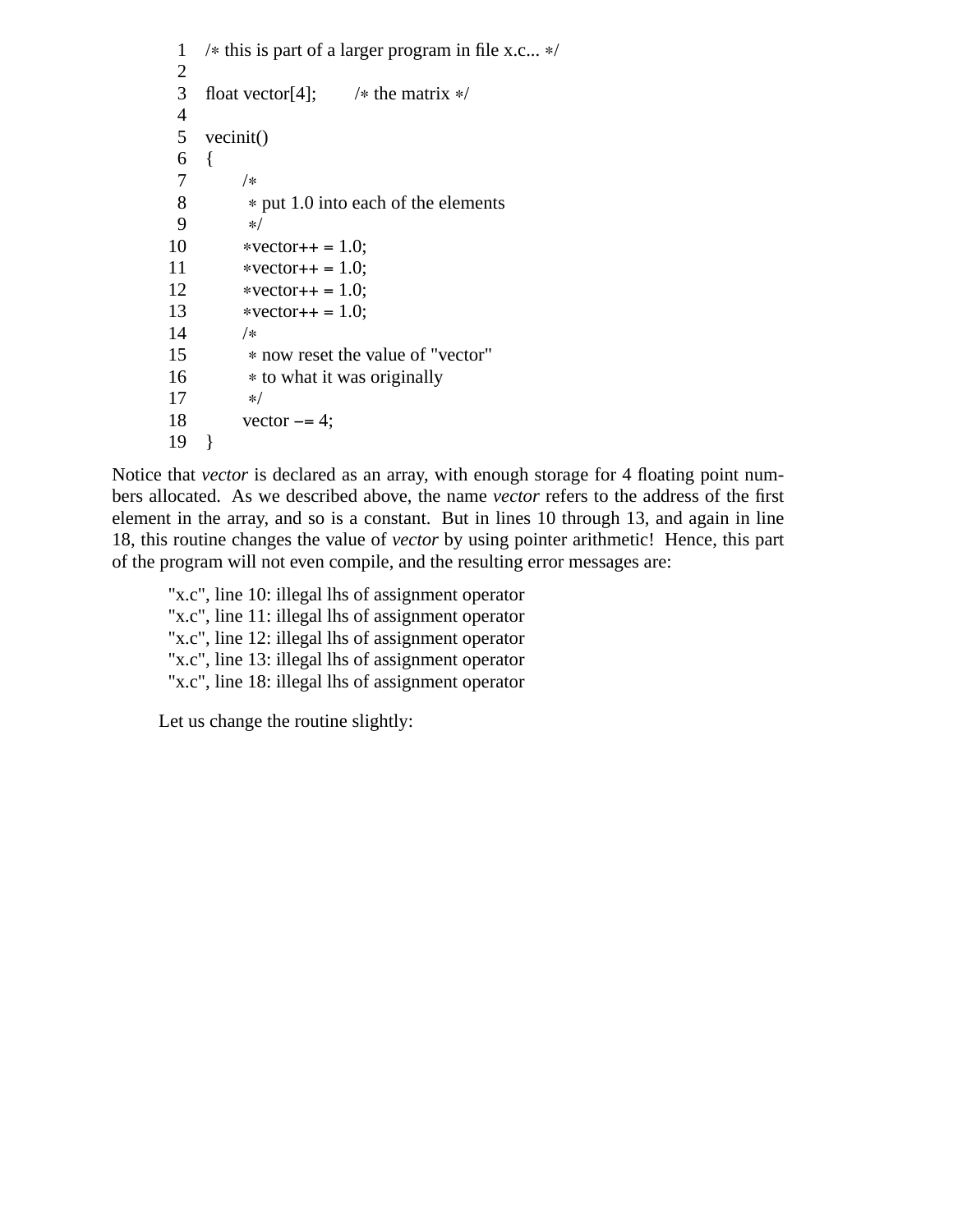```
1 /∗ this is part of a larger program in file x.c... ∗/
 2
 3 float vector[4]; /* the matrix */4
 5 vecinit()
 \begin{matrix} 6 & \{ \\ 7 & \{ \end{matrix}float *v; /* used to load vector */
 8
 9 /∗
10 ∗ set v to point to the first element in vector
11 ∗/
12 v = vector;13 /∗
14 • • put 1.0 into each of the elements
\begin{array}{ccc} 15 & & * / \\ 16 & & * \text{v} \end{array}*v++ = 1.0;17 *v++ = 1.0;
18 *v++ = 1.0;
19 *v = 1.0;
20 }
```
Now we use a pointer, *v*, to load the initial values into *vector*. The value of *vector* is never manipulated or changed; only the value of  $\nu$  is. Since  $\nu$  is a pointer, it is a variable, and this manipulation is legal. In fact, the program now compiles without errors.

7.

There is one exception to the "array name constant" rule: when an array is declared as a parameter in a function definition, in that specific case, it is *identical* to a pointer declaration. This seems like an annoying inconsistency, but in fact is not at all inconsistent. Recall that the compiler does not allocate storage for array parameters in function definitions; instead, it allocates a pointer to the base of the array. Let's look at a sample program to be more specific.

Consider the following C function; it copies a string from its second argument to its first: